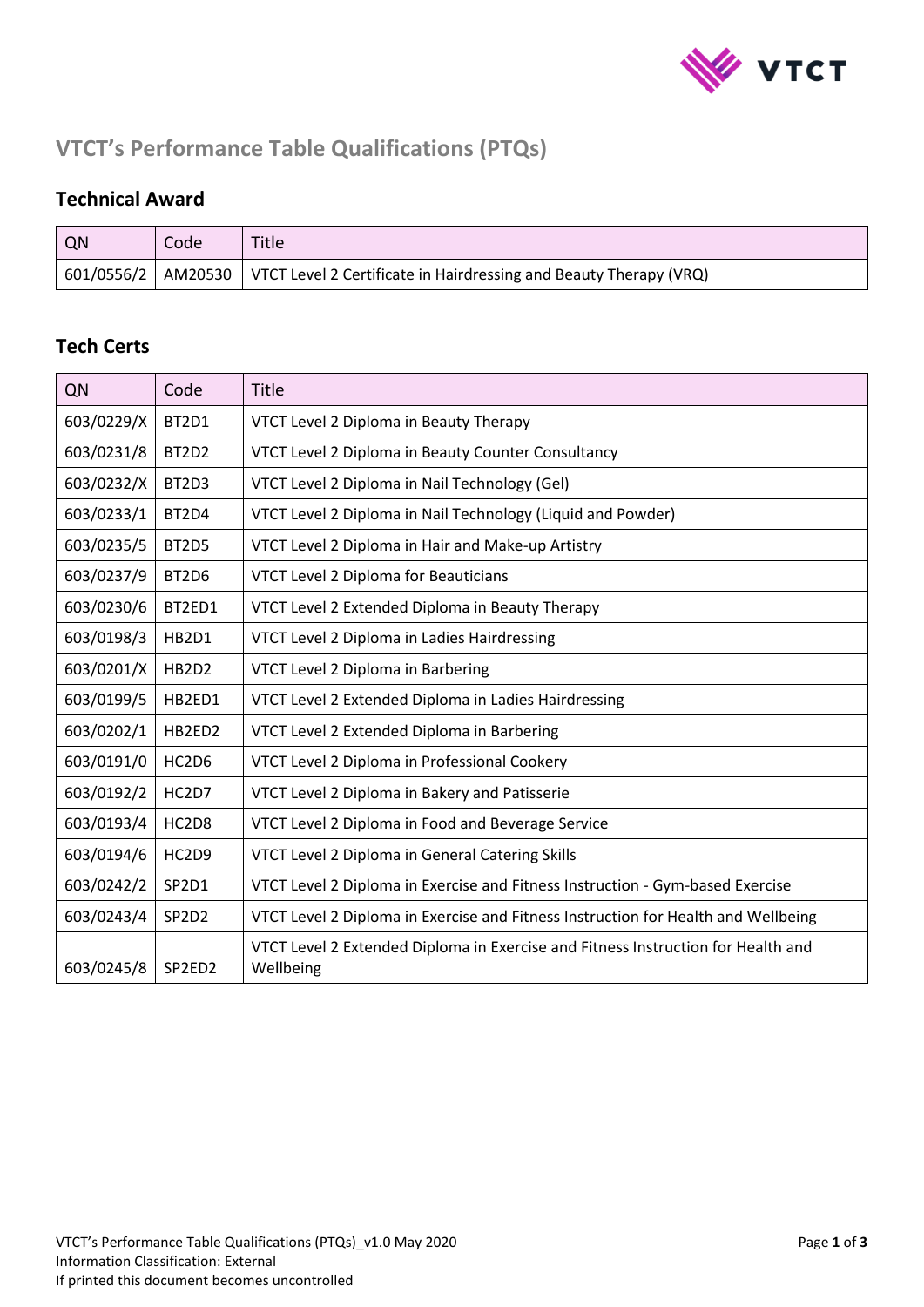

## **Technical Qualifications (TLQs)**

| QN         | Code    | Title                                                                    |
|------------|---------|--------------------------------------------------------------------------|
| 601/6975/8 | BT3D1   | VTCT Level 3 Diploma in Massage Therapies                                |
| 601/6977/1 | BT3D2   | VTCT Level 3 Diploma in Spa Therapy                                      |
| 601/6979/5 | BT3D3   | VTCT Level 3 Diploma in Beauty Make-up Techniques                        |
| 601/6982/5 | BT3D4   | VTCT Level 3 Diploma in Beauty Therapy                                   |
| 601/6984/9 | BT3D5   | VTCT Level 3 Diploma in Nail Technologies                                |
| 601/6987/4 | BT3D6   | VTCT Level 3 Diploma in Theatrical and Media Make-up                     |
| 603/0236/7 | BT3D7   | VTCT Level 3 Combined Diploma in Beauty Therapy                          |
| 601/6976/X | BT3ED1  | VTCT Level 3 Extended Diploma in Massage Therapies                       |
| 601/6978/3 | BT3ED2  | VTCT Level 3 Extended Diploma in Spa Therapy                             |
| 601/6981/3 | BT3ED3  | VTCT Level 3 Extended Diploma in Beauty Make-up Techniques               |
| 601/6983/7 | BT3ED4  | VTCT Level 3 Extended Diploma in Beauty Therapy                          |
| 601/6986/2 | BT3ED5  | VTCT Level 3 Extended Diploma in Nail Technologies                       |
| 601/6988/6 | BT3ED6  | VTCT Level 3 Extended Diploma in Theatrical and Media Make-up            |
| 601/6989/8 | CT3D1   | VTCT Level 3 Diploma in Complementary Therapies                          |
| 601/6990/4 | HB3D1   | VTCT Level 3 Diploma in Hairdressing                                     |
| 601/6992/8 | HB3D2   | VTCT Level 3 Diploma in Barbering                                        |
| 601/7004/9 | HB3D3   | VTCT Level 3 Diploma in Hairdressing for Colour Technicians              |
| 601/6994/1 | HB3D4   | VTCT Level 3 Diploma in Hairdressing for Cutting and Styling Technicians |
| 601/6996/5 | HB3D5   | VTCT Level 3 Diploma in Hairdressing for Chemical Technicians            |
| 603/0203/3 | HB3D6   | VTCT Level 3 Combined Diploma in Hairdressing                            |
| 601/6991/6 | HB3ED1  | VTCT Level 3 Extended Diploma in Hairdressing                            |
| 601/6993/X | HB3ED2  | VTCT Level 3 Extended Diploma in Barbering                               |
| 601/6997/7 | HC3D2   | VTCT Level 3 Diploma in Advanced Professional Cookery                    |
| 601/6999/0 | HC3D3   | VTCT Level 3 Diploma in Professional Patisserie and Confectionery        |
| 601/6998/9 | HC3ED2  | VTCT Level 3 Extended Diploma in Advanced Professional Cookery           |
| 601/7001/3 | SP3D16  | VTCT Level 3 Diploma in Personal Training                                |
| 601/7002/5 | SP3D21  | VTCT Level 3 Diploma in Massage and Therapies for Sport                  |
| 603/0248/3 | SP3D23  | VTCT Level 3 Combined Diploma in Exercise Science and Personal Training  |
| 603/0249/5 | SP3D24  | VTCT Level 3 Diploma in Personal Training and Behaviour Change           |
| 603/0250/1 | SP3ED24 | VTCT Level 3 Extended Diploma in Personal Training and Behaviour Change  |